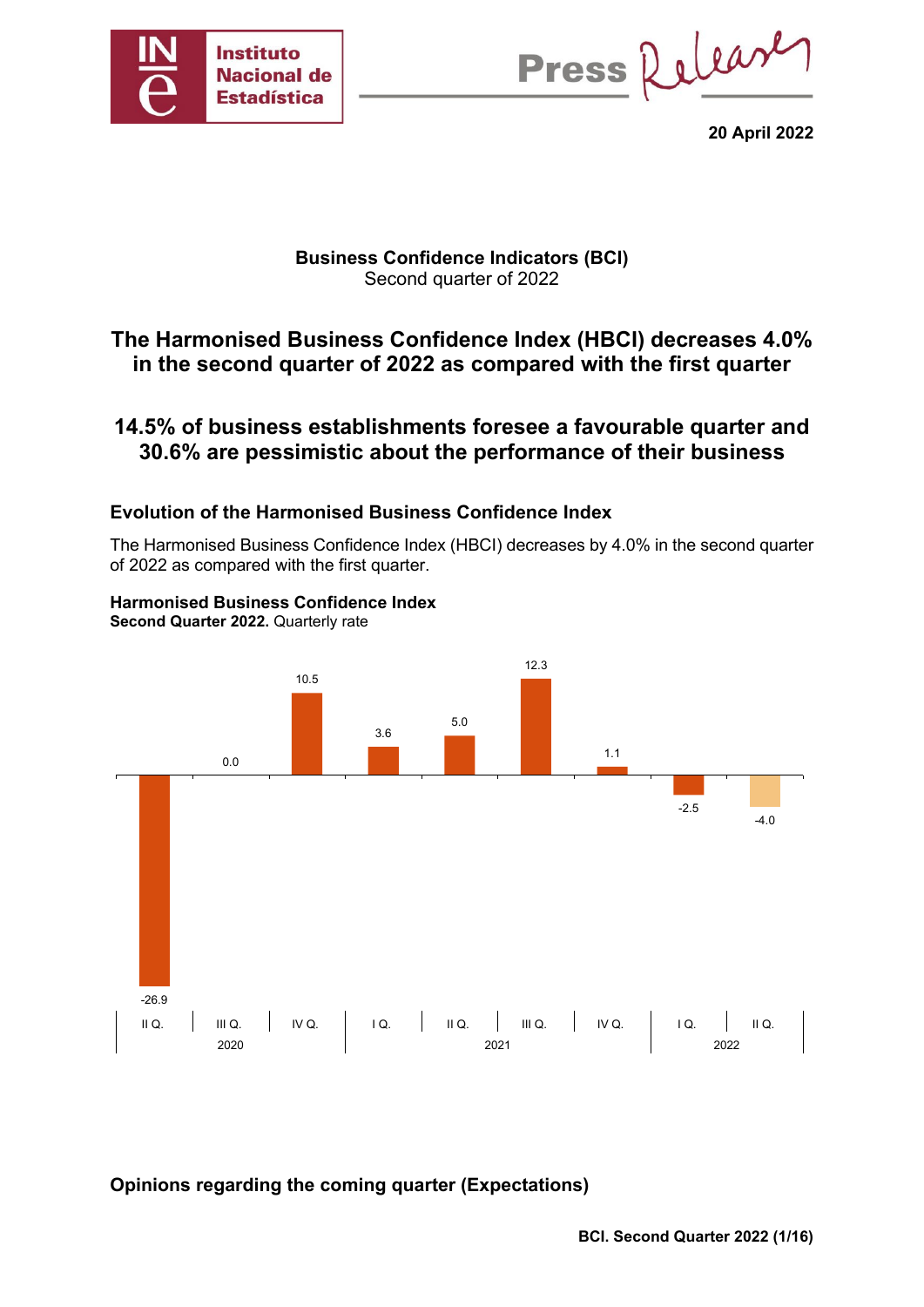14.5% of business establishments managers considered that the performance of their business during the second quarter of 2022 would be favourable, while 30.6% thought it would be unfavourable. The remaining 54.9% thought that it would be normal.

 $\bullet$ 

The difference between the percentage of favourable and unfavourable responses, known as Expectations Balance, stood at −16.1 points for Spain as a whole, as compared with the −12.8 in the previous quarter.

| Year / Quarter | Favourable (%) | Normal (%) | Unfavourable (%) | <b>Balance</b>             |
|----------------|----------------|------------|------------------|----------------------------|
|                | (optimistic)   |            | (pessimistic)    | (optimistic - pessimistic) |
| 2020 II        | 3,1            | 21,8       | 75,1             | $-72.0$                    |
| Ш              |                | 37,4       | 54,9             | $-47.2$                    |
| $\mathsf{N}$   |                | 42.5       | 49.4             | $-41,3$                    |
| 20211          | 8,6            | 46,3       | 45,1             | $-36,5$                    |
|                | 13,8           | 50,8       | 35,4             | $-21,6$                    |
| $\mathsf{III}$ | 21,6           | 55,9       | 22,5             | $-0.9$                     |
| $\mathbf{N}$   | 18.9           | 59,6       | 21.5             | $-2.6$                     |
| 20221          | 14.7           | 57,8       | 27,5             | $-12.8$                    |
|                | 14,5           | 54,9       | 30,6             | $-16,1$                    |

### **Opinions regarding the coming quarter (Expectations)**

### **Evolution of the Expectations Balance Second Quarter 2022**

Press Release

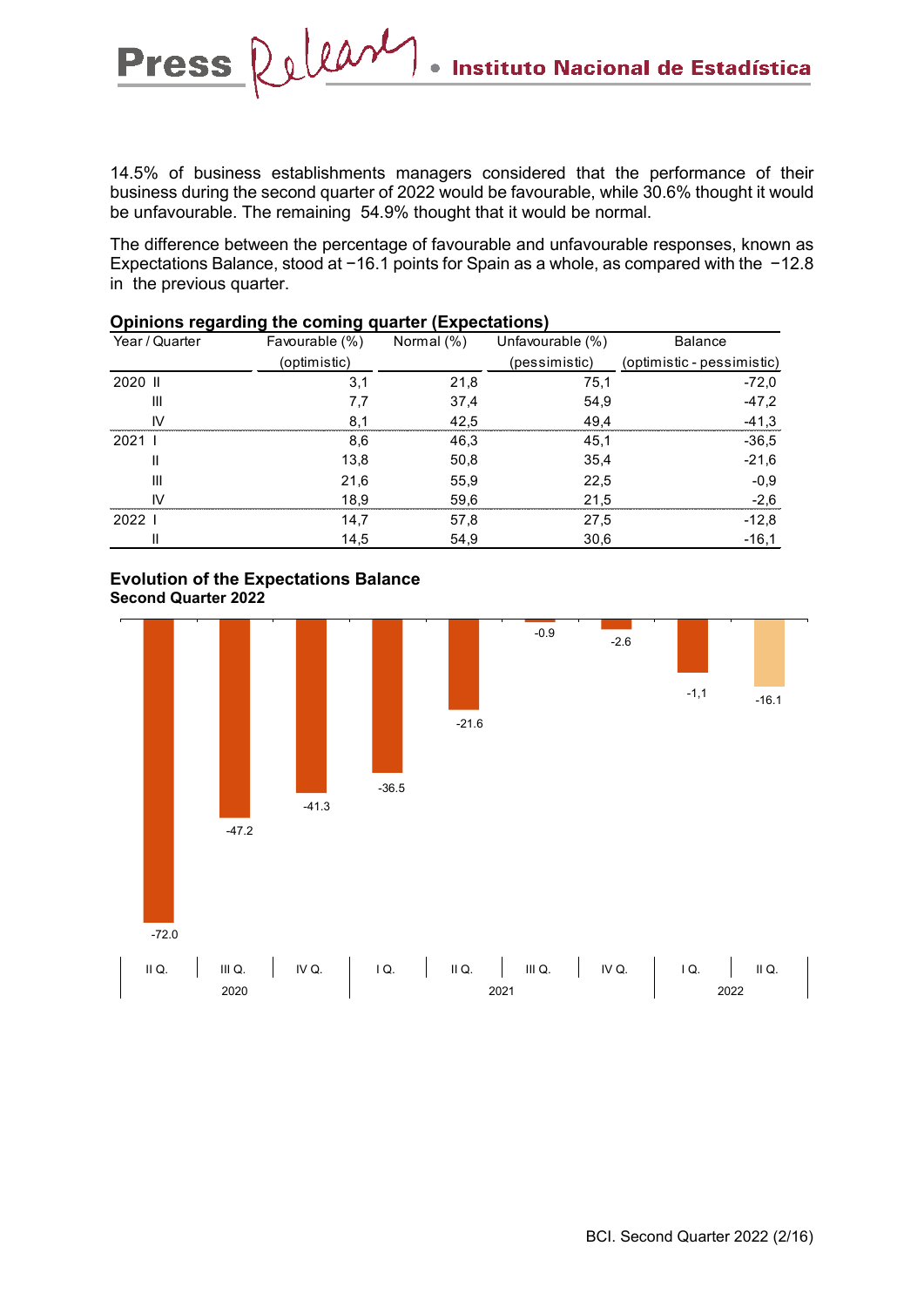### **Opinions regarding the ending quarter (Situation)**

Release

**Press** 

14.8% of business establishments managers expressed a favourable opinion regarding the performance of their business in the first quarter 2022. In turn, 29.2% had an unfavourable opinion.

 $\bullet$ 

The difference between the percentage of favourable and unfavourable responses referring to the ending quarter, known as *Situation Balance*, stood at −14.4 points. This figure worsens Expectations previously expressed for that quarter, which stood at −12.8 points.

| ັ<br>Year / Quarter | ີ<br>- -<br>Favourable (%) | Normal (%) | Unfavourable (%) | <b>Balance</b>             |
|---------------------|----------------------------|------------|------------------|----------------------------|
|                     | (optimistic)               |            | (pessimistic)    | (optimistic - pessimistic) |
| 2020 II             | 10,2                       | 43,3       | 46,5             | $-36.3$                    |
| Ш                   | 6,0                        | 25,2       | 68,8             | $-62,8$                    |
| IV                  | 10,0                       | 41.2       | 48,8             | $-38,8$                    |
| 20211               | 12.4                       | 43,2       | 44,4             | $-32.0$                    |
| $\mathsf{I}$        | 11,2                       | 47,4       | 41,4             | $-30,2$                    |
| III                 | 18,8                       | 54,1       | 27,1             | $-8,3$                     |
| IV                  | 20,3                       | 57,1       | 22,6             | $-2,3$                     |
| 20221               | 20,6                       | 56,8       | 22,6             | $-2,0$                     |
|                     | 14,8                       | 56,0       | 29,2             | $-14,4$                    |

### **Opinions regarding the ending quarter (Situation)**



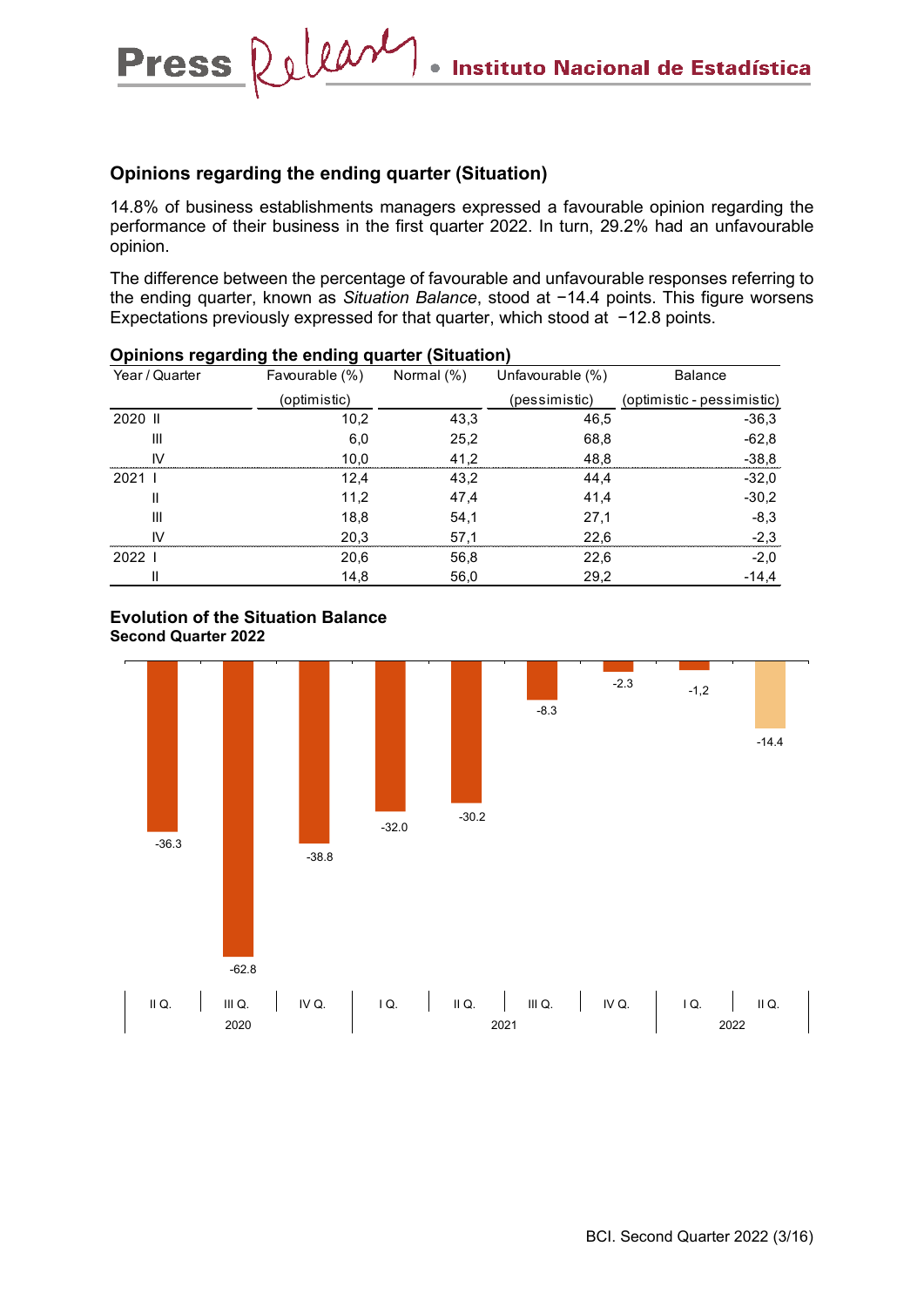### **Harmonised Business Confidence Index by activity sector**

Four of the five sector analysed reduced confidence with respect to the previous quarter. *Trade* and *Industry* (−6.8%) registered the greatest decrease. On the other hand, *Transport and Accommodation* (0.8%) registered the only increase.

### **General Index and by activity sector Second Quarter 2022.** Quarterly rate

**Press** 



## **Harmonised Business Confidence Index by size of establishments**

The five sizes of establishments analysed presented a decrease in confidence, as compared with the previous quarter. From 200 to 999 employees (-5.3%) registered the greatest decrease. On the other hand, From 50 to 199 employees (−2.8%) showed the smallest decrease.

### **General index and by size of establishment**

**Second Quarter 2022.** Quarterly rate

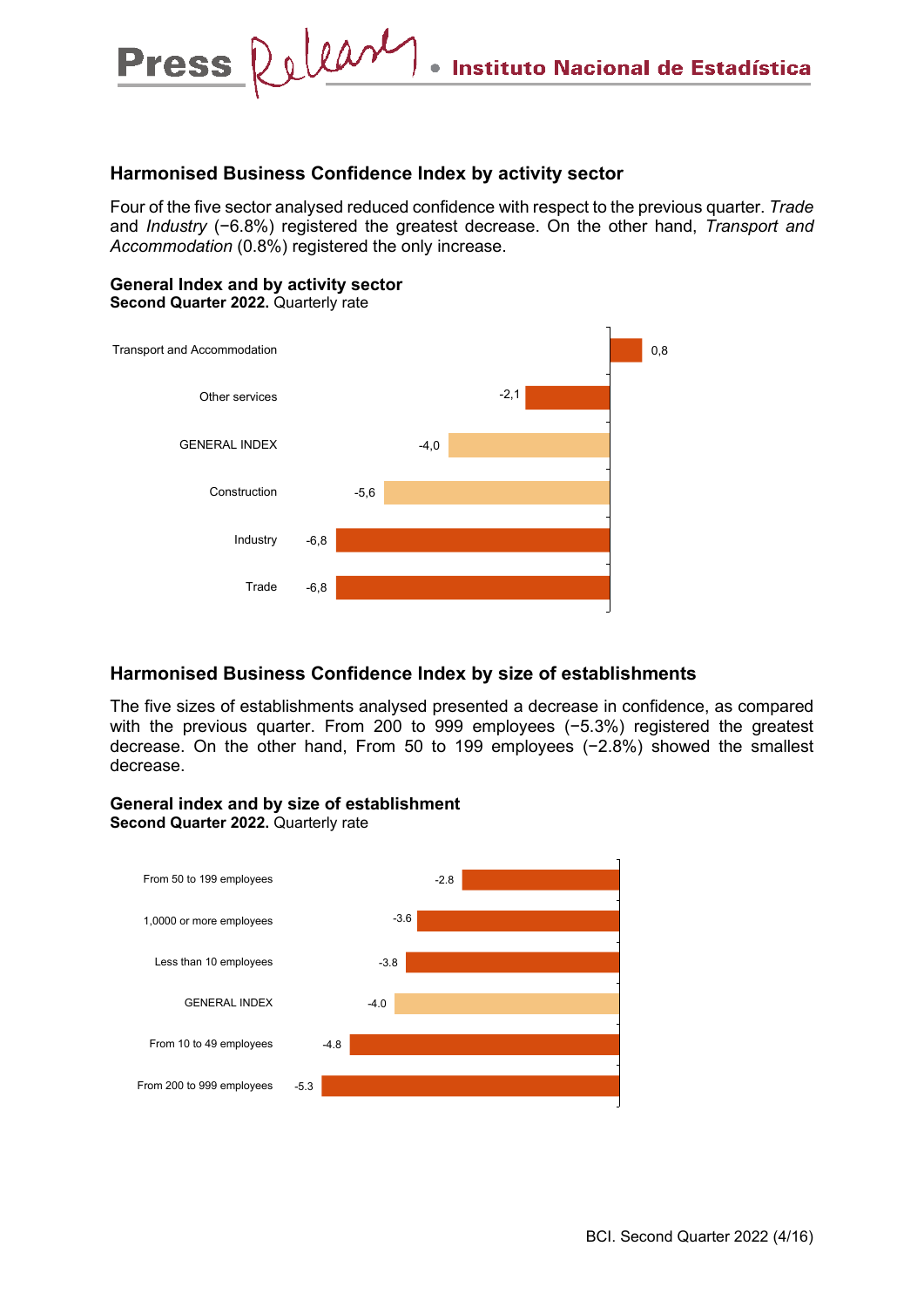### **Harmonised Business Confidence Index. Results by Autonomous Communities**

Business confidence decreased in the second quarter of 2022 as compared with previous quarter in 14 autonomous communities and increased in three.

The largest decreases were recorded in Extremadura (−9.2%), Aragón (−8.1%) y Galicia (−6.6%). The largest increases were recorded in Illes Balears (4.8%), Canarias (1.4%) y Comunidad Foral de Navarra (0.2%).

#### **National index and by Autonomous Communities Second Quarter 2022.** Quarterly rate

Release

**Press** 

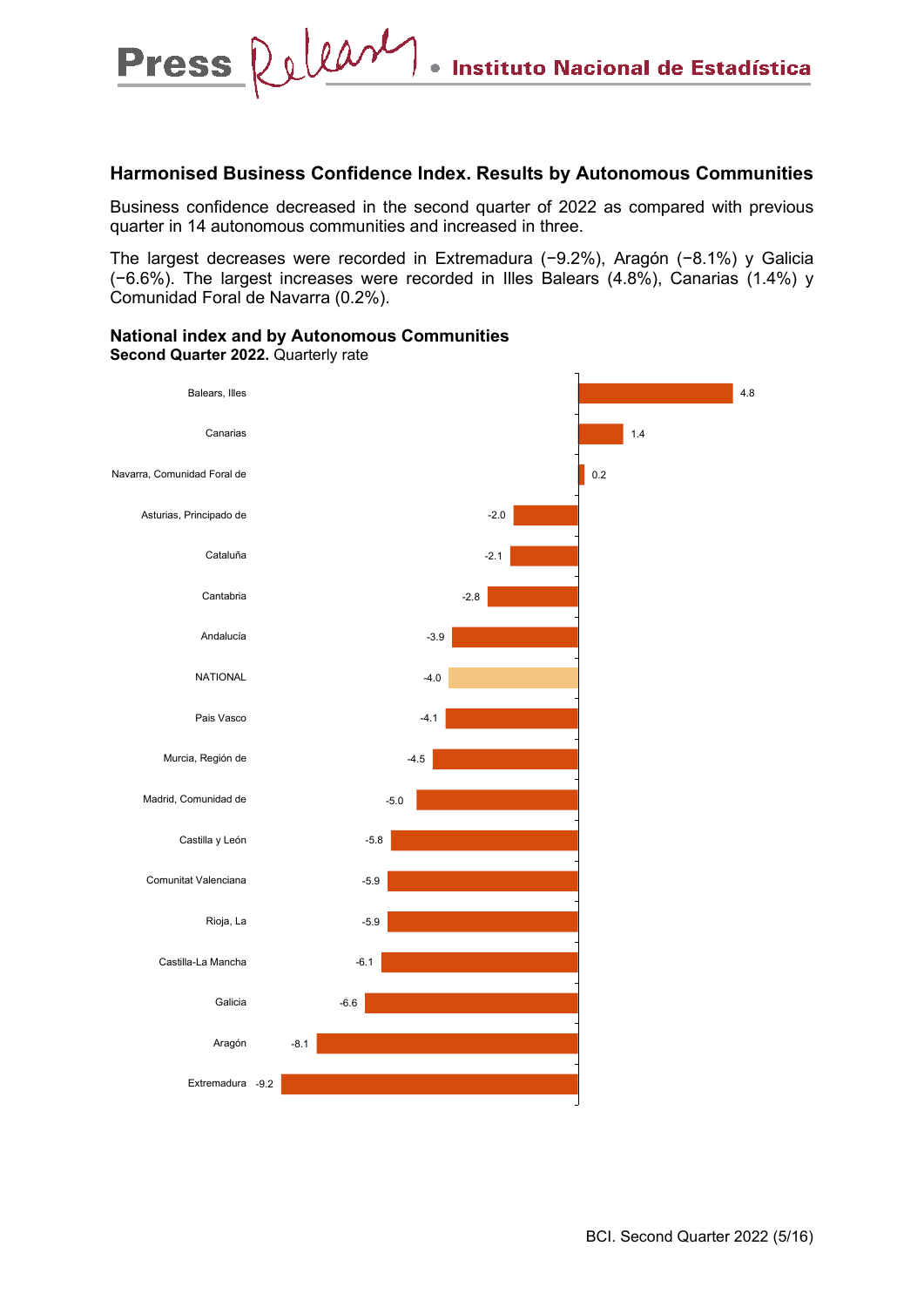### **Employment. Opinions regarding the coming quarter (Expectations)**

 $\bullet$ 

Release

**Press** 

9.8% of business establishments managers consider that employment, referring to personnel hired in their business, will increase in the second quarter of 2022, while 13.3% believe that it will decrease. The remaining 76.9% consider that it will remain stable.

The difference between the percentage of favourable and unfavourable responses stands at −3.5 points.

|                | Emprovingin. Opinions regarding the coming quarter (Expectations) |                 |                                                                |                       |  |  |  |  |
|----------------|-------------------------------------------------------------------|-----------------|----------------------------------------------------------------|-----------------------|--|--|--|--|
| Year / Quarter |                                                                   |                 | It will increase $(\%)$ It will remain It will decrease $(\%)$ | <b>Balance</b>        |  |  |  |  |
|                |                                                                   | the same $(\%)$ |                                                                | (increase - decrease) |  |  |  |  |
| 2020 II        | 2,6                                                               | 47,6            | 49,8                                                           | $-47.2$               |  |  |  |  |
| Ш              | 10,8                                                              | 64,9            | 24,3                                                           | $-13.5$               |  |  |  |  |
| IV             | 6,6                                                               | 69,2            | 24,2                                                           | $-17.6$               |  |  |  |  |
| 2021           | 5,0                                                               | 72,5            | 22,5                                                           | $-17.5$               |  |  |  |  |
| Ш              | 8,4                                                               | 76,9            | 14,7                                                           | $-6,3$                |  |  |  |  |
| III            | 12,6                                                              | 76,4            | 11.0                                                           | 1,6                   |  |  |  |  |
| IV             | 10,1                                                              | 75,4            | 14.5                                                           | $-4,4$                |  |  |  |  |
| 20221          | 7.3                                                               | 78,2            | 14,5                                                           | $-7.2$                |  |  |  |  |
|                | 9,8                                                               | 76,9            | 13,3                                                           | $-3,5$                |  |  |  |  |

# **Employment. Opinions regarding the coming quarter (Expectations)**

#### **Evolution of the Balance of Employment Expectations Second Quarter 2022**

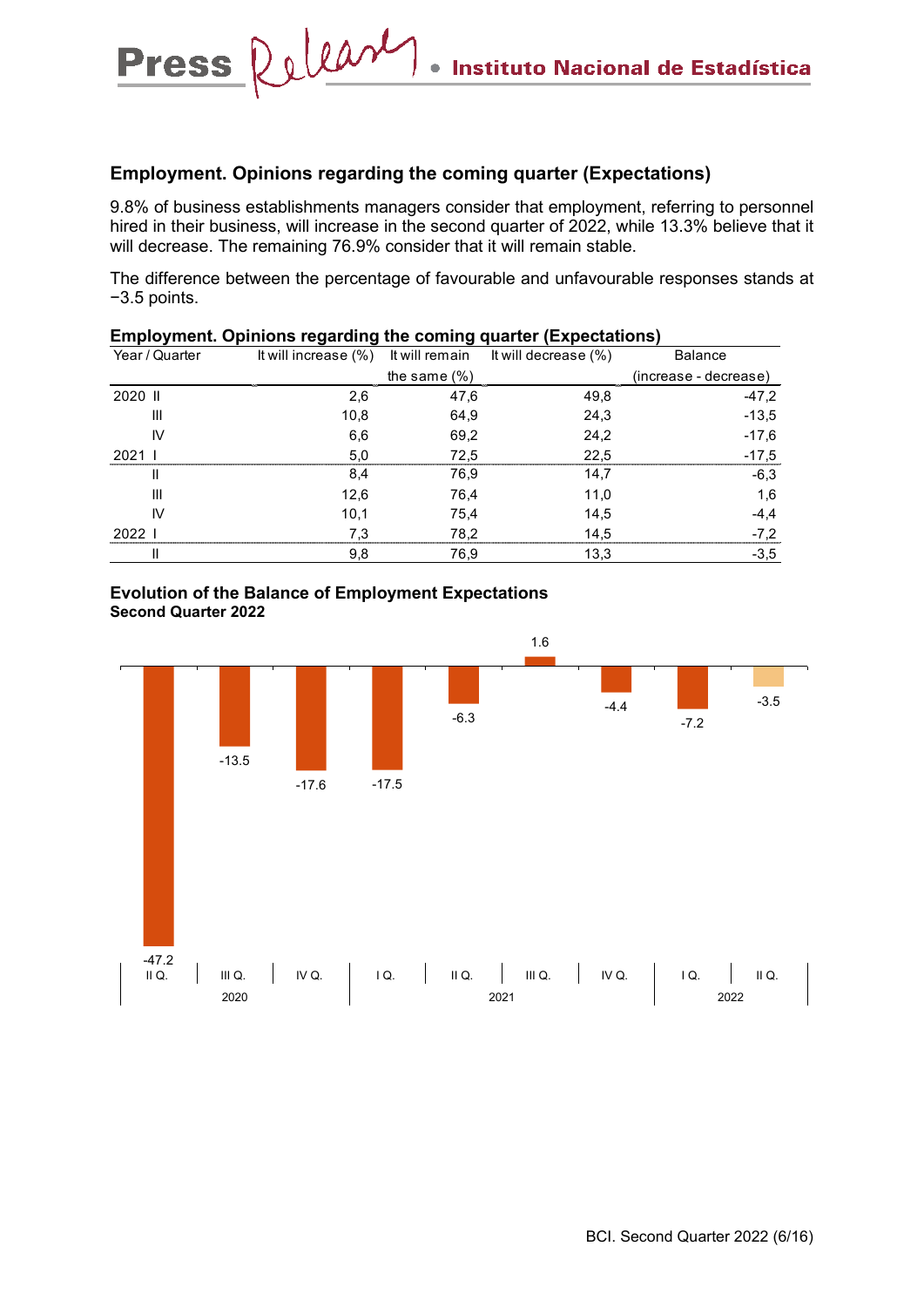### **Prices. Opinions regarding the coming quarter (Expectations)**

Press Release

37.4% of business establishments managers foresee that the price level of their business will increase in the second quarter of 2022, while 5.2% estimate that it will decrease. The remaining 57.3% consider that it will remain stable.

 $\bullet$ 

The balance between the percentage of responses that consider the prices will rise and that of reponses that consider that they will fall stands at 32.3 points, above the 23.3 obtained in the previous quarter.

| Year / Quarter | It will increase (%) It will remain |                 | It will decrease (%) | <b>Balance</b>        |
|----------------|-------------------------------------|-----------------|----------------------|-----------------------|
|                |                                     | the same $(\%)$ |                      | (increase - decrease) |
| 2020 II        | 3,9                                 | 67,3            | 28,8                 | $-24.9$               |
| Ш              | 4,3                                 | 75,6            | 20,1                 | $-15,8$               |
| IV             | 3,2                                 | 80,8            | 16,0                 | $-12,8$               |
| 202            | 77                                  | 77.2            | 15.1                 | -7.4                  |
| Ш              | 7,3                                 | 82,8            | 9,9                  | $-2.6$                |
| Ш              | 11,4                                | 81,3            | 7.3                  | 4,1                   |
| IV             | 15,4                                | 77,7            | 6,9                  | 8,5                   |
| 2022           | 30.1                                | 63.1            | 6.8                  | 23,3                  |
|                | 37,5                                | 57,3            | 5,2                  | 32,3                  |

### **Prices. Opinions regarding the coming quarter (Expectations)**



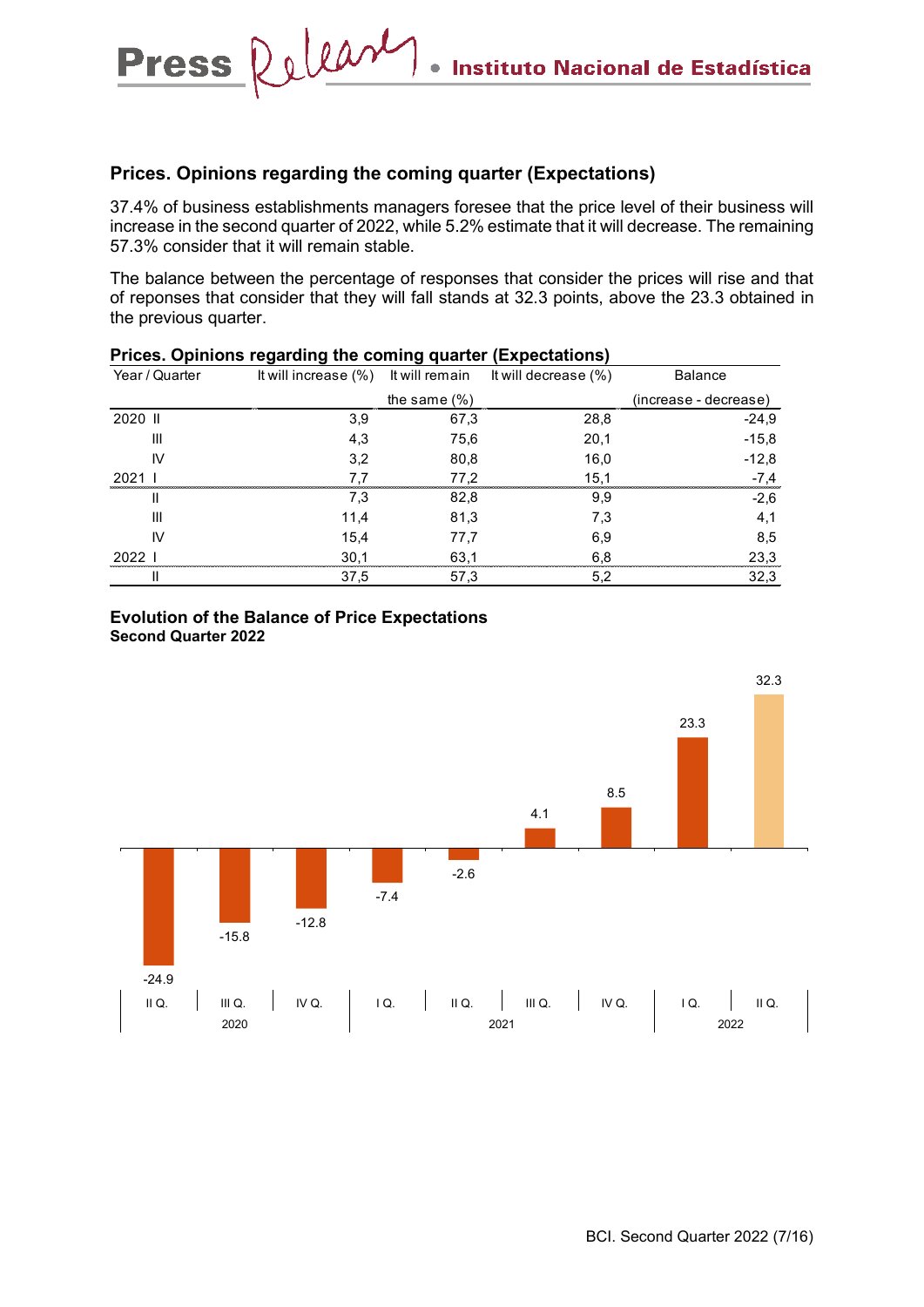### **Productive capacity in the** *Industry*

Press Release

7.2% of industrial establishments expect to use less than 40% of their production capacity in the second quarter of 2022, compared to 7.5% in the previous quarter.

On the other hand, 19.6% of industrial establishments expect to use more than 90% of their production capacity in the beginning of the quarter, compared to the 20.7% declared last quarter.

#### **Utilization of productive capacity in the** *Industry*

|                  | Situation     | Expectation       |
|------------------|---------------|-------------------|
|                  | Ended quarter | Beginning quarter |
| Less than 40%    | 7.5           | 7.2               |
| From 40% to 54%  | 8.8           | 8.1               |
| From 55% to 69%  | 15.0          | 16.1              |
| From 70% to 79%  | 22.3          | 23.5              |
| From 80% to 89%  | 25.7          | 25.6              |
| From 90% to 100% | 20.7          | 19.6              |

#### **Situation and Expectations by sections of productive capacity in the** *Industry* **Second Quarter 2022**



### **Review and update of data**

The data published today are final and will not be suject to further revisión. There have benn no updates to previous publications. All results are available on INEBase.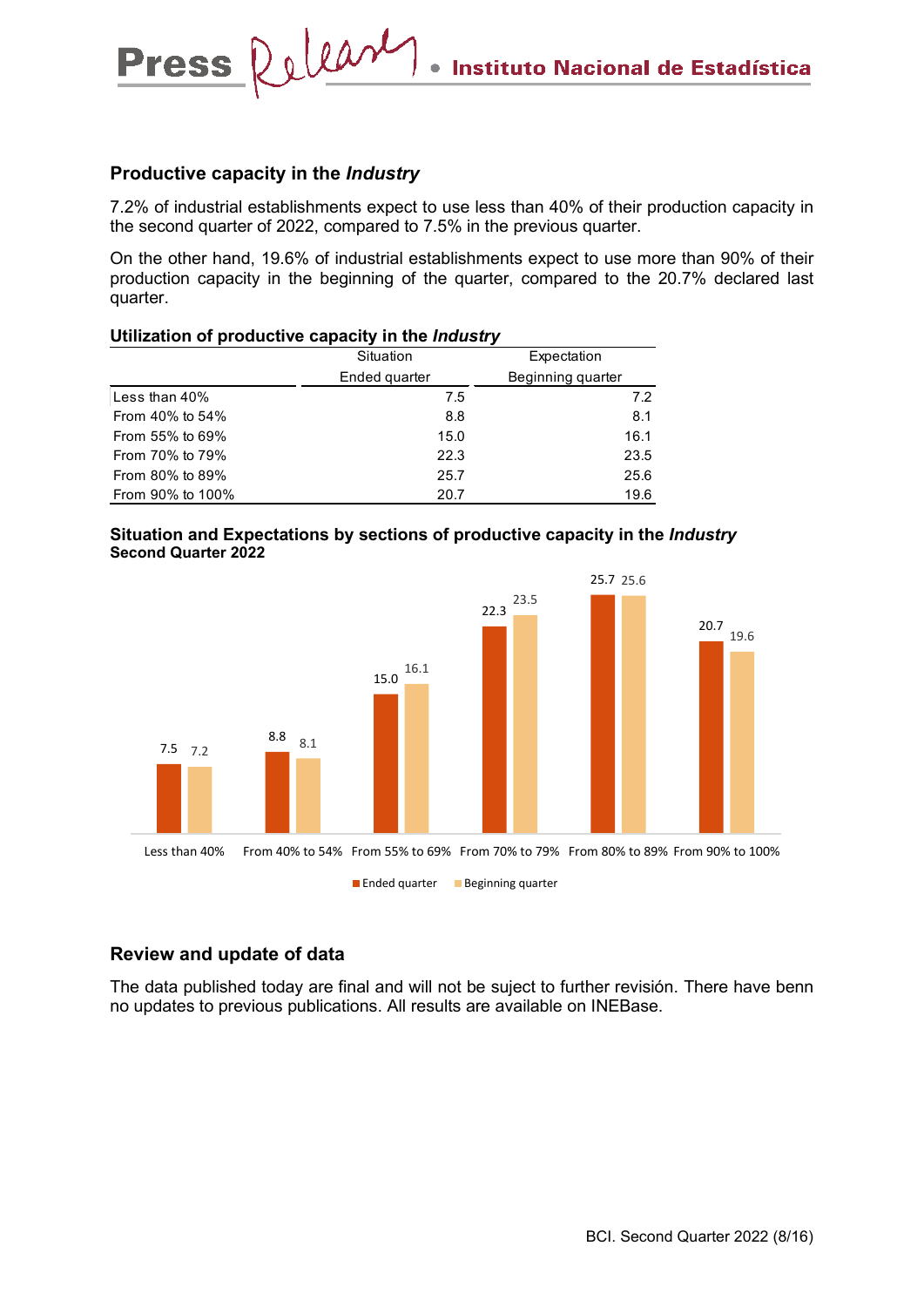## **Methodological note**

The objective of this survey is to find out, at a given time, the vision that establishments managers have about their situation.

The BCI survey collects opinions from establishments managers regarding the performance of their business for each last quarter and on their expectations for each coming quarter.

The methodology is based on the Japanese TANKAN index, that is, there is no weighting or elevation depending on the characteristics of the establishment since the opinion of each informant counts equally.

The survey methodology enables the integration of analogous data compiled by the statistics services of the Autonomous Communities, once their consistency is checked so they can be incorporated into the general process of the survey. There are currently agreements signed to this effect with Andalucía, Illes Balears, Canarias, Castilla y León, Cataluña, la Rioja, Extremadura and Comunitat Valenciana.

**Type of survey:** quarterly continuous survey.

**Base period:** First quarter of 2013.

**Population scope:** all establishments whose main activity is included in the following sections of CNAE-2009: B to N (both inclusive, except for division 70), R (only divisions 92 and 93) and S (only divisions 95 and 96).

**Geographical scope:** the entire national territory except Ceuta and Melila.

**Sample size:** The sample is representative both nationally and by Autonomous Community and is made up of some 8,000 establishments.

**Reference period:** the reference is quarterly and questions are asked about the quarter ending and about the coming quarter.

**Collection method:** completion of the questionnaire by establishments managers themselves using one of the following methods: internet (IRIA system), e-mail, fax, telephone or by postal mail.

For more information you can access the methodology at:

[https://www.ine.es/en/metodologia/t37/t3730199\\_en.pdf](https://www.ine.es/metodologia/t37/t3730199.pdf)

And the standardises methdological report at:

<https://www.ine.es/dynt3/metadatos/es/RespuestaDatos.html?oe=30199>

**INE's statistics are produced according to the European Statistics Code of Practice,** that underlies **the policy and strategy of the institution quality. For further information, take a look at the section** Quality at INE [and Code of Practice](https://www.ine.es/ss/Satellite?L=es_ES&c=Page&cid=1259943453642&p=1259943453642&pagename=MetodologiaYEstandares%2FINELayout) **at INE Website.**

For further information see **INEbase**: **www.ine.es/en/** Twitter: **@es\_ine** All press releases at: **www.ine.es/en/prensa/prensa\_en.htm Press office:** Telephone numbers: (+34) 91 583 93 63 /94 08 – **gprensa@ine.es Information Area:** Telephone number: (+34) 91 583 91 00 – **www.ine.es/infoine/?L=1**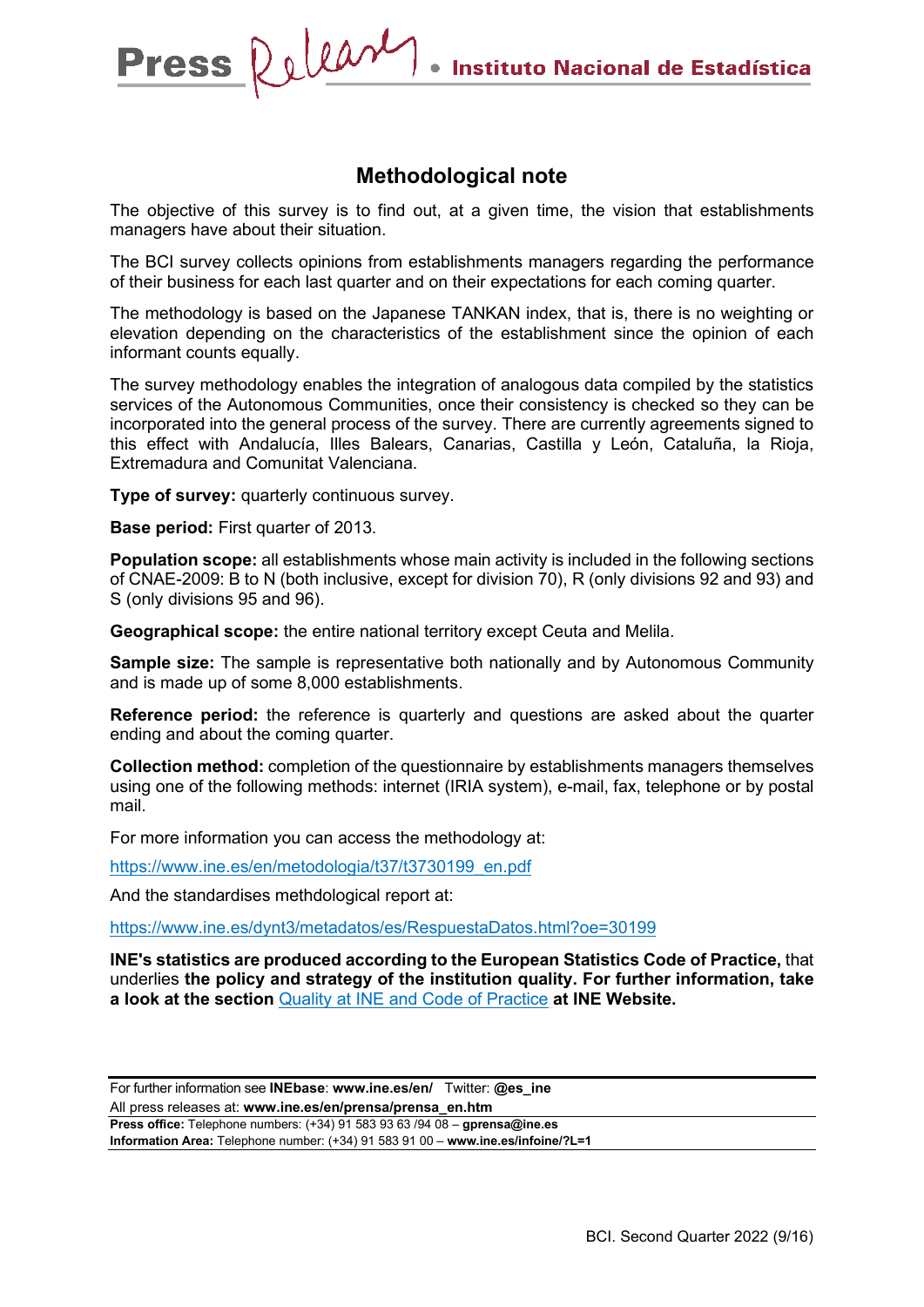## **Business Confidence Indicators Second quarter of 2022**

### **1. Harmonized Business Confidence Index by sectors**

| Year / Quarter | <b>TOTAL</b> | Industry | Construction | Trade | Transport and | Other           |
|----------------|--------------|----------|--------------|-------|---------------|-----------------|
|                |              |          |              |       | accommodation | <b>Services</b> |
| 2020 II        | 95,5         | 94,7     | 101.1        | 98,0  | 91.5          | 93,8            |
| $\mathbf{III}$ | 95,5         | 91,3     | 105,3        | 104,9 | 87,2          | 92,4            |
| IV             | 105.5        | 102.8    | 120,0        | 111,8 | 94.5          | 102,8           |
| 2021 l         | 109.3        | 110,1    | 123,7        | 113,4 | 94.0          | 107,5           |
| Ш              | 114.8        | 115.4    | 130,6        | 116,8 | 99.7          | 113,7           |
| Ш              | 128,9        | 124,8    | 142,9        | 135,5 | 123,5         | 125,0           |
| IV             | 130,3        | 123,9    | 144,4        | 135,6 | 131,0         | 126,4           |
| 2022 l         | 127,0        | 121,9    | 140,3        | 131,2 | 121,9         | 125,2           |
| Ш              | 121,9        | 113,6    | 132,4        | 122,3 | 122,9         | 122,6           |

### **2. Harmonized Business Confidence Index by size**

| Year / Quarter | TOTAL | Less than 10 |           |           | From 10 to 49 From 50 to 199 From 200 to 999 1,000 or more |           |
|----------------|-------|--------------|-----------|-----------|------------------------------------------------------------|-----------|
|                |       | employees    | employees | employees | employees                                                  | employees |
| 2020 II        | 95,5  | 94,0         | 95,9      | 95,6      | 90,8                                                       | 94,5      |
| Ш              | 95.5  | 98,3         | 97,5      | 93,2      | 88.5                                                       | 84,6      |
| IV             | 105,5 | 107,1        | 107,7     | 102,1     | 100,6                                                      | 97,7      |
| $2021$ I       | 109,3 | 108,7        | 109.5     | 108,7     | 108.7                                                      | 104,7     |
| $\mathbf{I}$   | 114.8 | 115.7        | 115.2     | 114.1     | 111.4                                                      | 106,8     |
| $\mathbf{III}$ | 128.9 | 130,7        | 131,9     | 125,3     | 122,0                                                      | 118,4     |
| IV             | 130,3 | 133.1        | 133.1     | 127,5     | 122.6                                                      | 115,7     |
| $2022$         | 127.0 | 128,0        | 129.7     | 123,8     | 120.7                                                      | 119,1     |
| $\mathbf{I}$   | 121.9 | 123,2        | 123,5     | 120,3     | 114.3                                                      | 114,8     |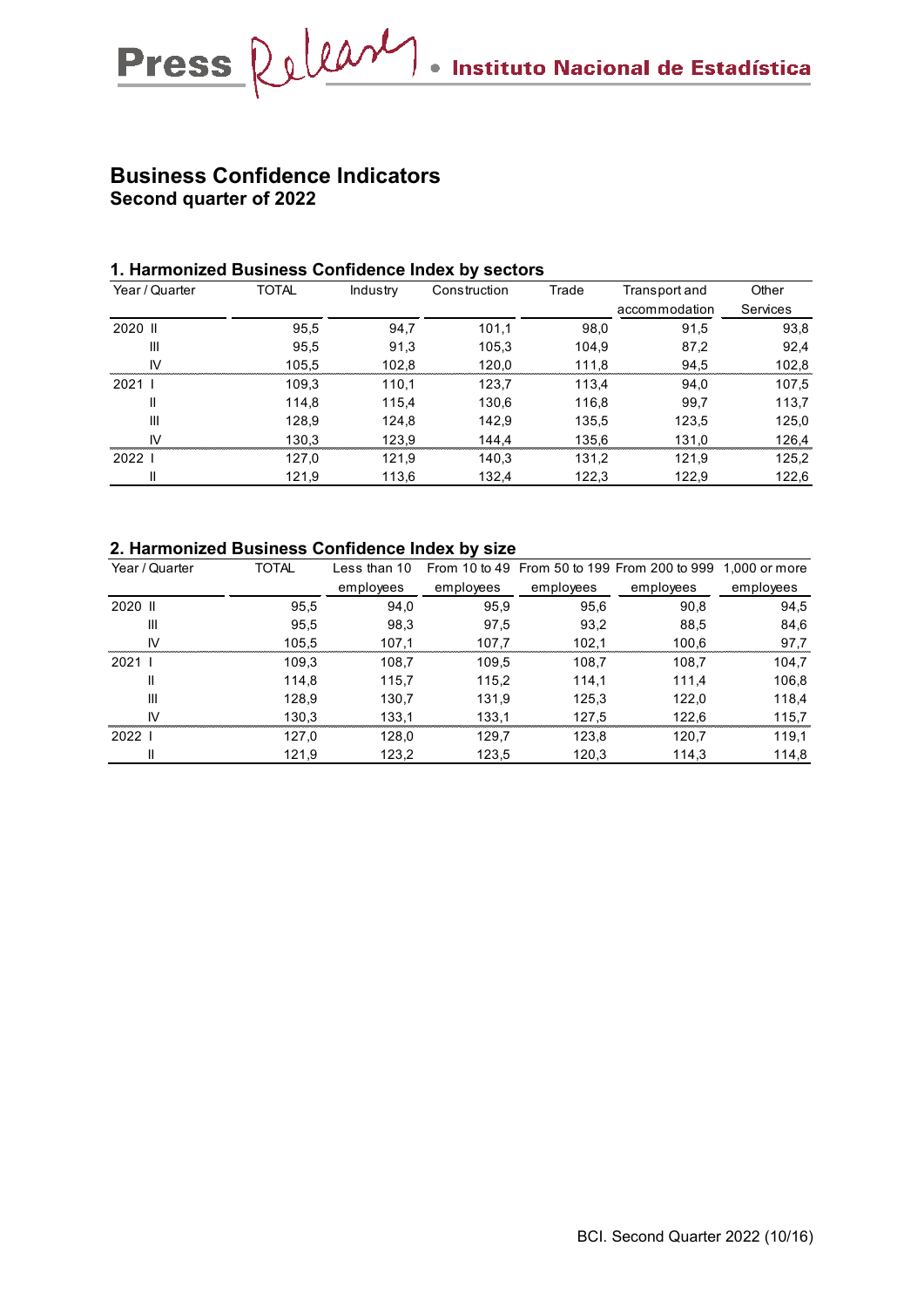### **3. Harmonized Business Confidence Index by Autonomous Communities**

| Year / Quarter | NATIONAL Andalucía |       | Aragón | Asturias,     | Balears,     | Canarias |
|----------------|--------------------|-------|--------|---------------|--------------|----------|
|                |                    |       |        | Principado de | <b>Illes</b> |          |
| 2020 II        | 95,5               | 96,2  | 95,0   | 96,7          | 90,1         | 85,7     |
| Ш              | 95,5               | 96,9  | 97,3   | 102,0         | 86,9         | 86,4     |
| IV             | 105.5              | 107.7 | 109.6  | 114.9         | 93.1         | 93,5     |
| 20211          | 109,3              | 108,2 | 114,8  | 112,2         | 96,7         | 94,3     |
| Ш              | 114.8              | 113,3 | 119,4  | 117.4         | 103,6        | 97,6     |
| Ш              | 128,9              | 128,3 | 133,2  | 134,8         | 122,9        | 112,4    |
| IV             | 130,3              | 130.7 | 131.0  | 137,8         | 130,6        | 123,7    |
| 2022 l         | 127,0              | 126,9 | 133,7  | 124,5         | 122,0        | 118,6    |
|                | 121,9              | 121,9 | 122,9  | 122,0         | 127,9        | 120,3    |

| Year / Quarter | Cantabria | Castilla y | Castilla- | Cataluña | Comunitat  | Extremadura |
|----------------|-----------|------------|-----------|----------|------------|-------------|
|                |           | León       | La Mancha |          | Valenciana |             |
| 2020 II        | 100.9     | 99,9       | 103,0     | 93,9     | 90,2       | 94,5        |
| Ш              | 104,6     | 100,6      | 106,7     | 94,9     | 89,9       | 103,5       |
| IV             | 121,5     | 112,1      | 113,0     | 106,9    | 100,7      | 112,1       |
| 20211          | 120,7     | 114,9      | 117,4     | 112,1    | 108.4      | 111,4       |
| Ш              | 129,2     | 119,7      | 127,2     | 120,8    | 110,4      | 119,1       |
| Ш              | 139.5     | 139,3      | 138,0     | 132,6    | 122,9      | 130,7       |
| IV             | 140,6     | 137,6      | 140,6     | 133,4    | 126,3      | 132,3       |
| 2022 l         | 135,2     | 130,0      | 139,1     | 131,1    | 120,5      | 130,0       |
|                | 131.4     | 122,4      | 130.6     | 128,3    | 113,4      | 118,0       |

| Year / Quarter | Galicia | Madrid,      | Murcia,   | Navarra,        | País Vasco | Rioja, La |
|----------------|---------|--------------|-----------|-----------------|------------|-----------|
|                |         | Comunidad de | Región de | Comunidad Foral |            |           |
| 2020 II        | 97,0    | 94,1         | 95,8      | 100,8           | 98,4       | 91,9      |
| Ш              | 93,1    | 90,3         | 94,0      | 98,3            | 95,3       | 94,8      |
| IV             | 104,8   | 99,4         | 101,9     | 105,1           | 101,9      | 103,0     |
| 20211          | 107,6   | 106,8        | 105,4     | 111.7           | 110.0      | 103,7     |
| $\mathsf{I}$   | 110,2   | 110,7        | 108,8     | 117,4           | 117.4      | 107,4     |
| $\mathbf{III}$ | 124,8   | 124,4        | 121,1     | 130,2           | 132,0      | 125,3     |
| IV             | 124.9   | 124,1        | 122,2     | 130.6           | 130,2      | 126,8     |
| 20221          | 121,3   | 128,0        | 119,1     | 123,3           | 127,4      | 122,0     |
| $\mathsf{I}$   | 113,3   | 121,6        | 113,8     | 123,5           | 122,2      | 114,8     |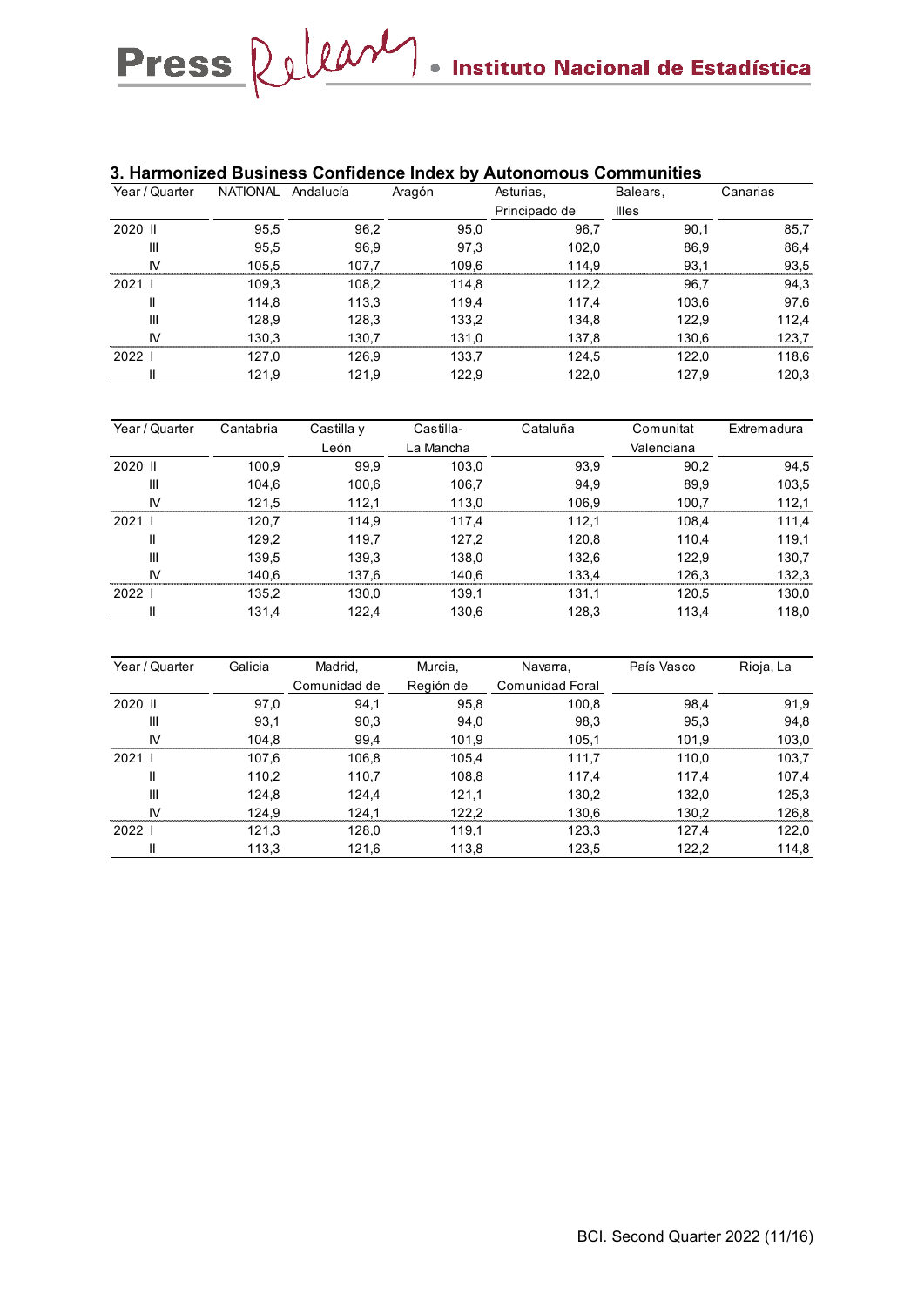### **4. Opinions regarding the coming quarter (Expectations) by sectors**

| Activity                    | Favourable (%) | Normal (%) | Unfavourable (%) | <b>Balance</b>             |
|-----------------------------|----------------|------------|------------------|----------------------------|
| sectors                     | (optimistic)   |            | (pessimistic)    | (optimistic - pessimistic) |
| <b>TOTAL</b>                | 14.5           | 54.9       | 30.6             | $-16.1$                    |
| Industry                    | 14,3           | 51,2       | 34,5             | $-20.2$                    |
| Construction                | 12.9           | 55,0       | 32,1             | $-19.2$                    |
| Trade                       | 12.3           | 50,3       | 37,4             | $-25.1$                    |
| Transport and accommodation | 18,7           | 46,0       | 35,3             | $-16,6$                    |
| Other services              | 15.0           | 62,9       | 22.1             | $-7.1$                     |

#### **5. Opinions regarding the coming quarter (Expectations) by size**

| Size of                   | Favourable (%) | Normal (%) | Unfavourable (%) | <b>Balance</b>             |
|---------------------------|----------------|------------|------------------|----------------------------|
| the establishment         | (optimistic)   |            | (pessimistic)    | (optimistic - pessimistic) |
| <b>TOTAL</b>              | 14.5           | 54.9       | 30.6             | $-16.1$                    |
| Less than 10 employees    | 11.9           | 51.5       | 36.6             | $-24.7$                    |
| From 10 to 49 employees   | 15.0           | 53.0       | 32.0             | $-17.0$                    |
| From 50 to 199 employees  | 19.0           | 54.8       | 26.2             | $-7.2$                     |
| From 200 to 999 employees | 15.9           | 59.5       | 24.6             | $-8.7$                     |
| 1,000 or more employees   | 14.3           | 73.4       | 12.3             | 2.0                        |

## **6. Opinions regarding the coming quarter (Expectations)**

### **By Autonomous Communities**

|                             | Favourable (%) | Normal (%) | Unfavourable (%) | <b>Balance</b>             |
|-----------------------------|----------------|------------|------------------|----------------------------|
|                             | (optimistic)   |            | (pessimistic)    | (optimistic - pessimistic) |
| <b>NATIONAL</b>             | 14.5           | 54.9       | 30.6             | $-16.1$                    |
| Andalucía                   | 15.0           | 51.8       | 33.2             | $-18.2$                    |
| Aragón                      | 14.5           | 50.5       | 35.0             | $-20.5$                    |
| Asturias, Principado de     | 11.5           | 51.6       | 36.9             | $-25.4$                    |
| Balears, Illes              | 20.8           | 55.4       | 23.8             | $-3.0$                     |
| Canarias                    | 17.1           | 51.9       | 31.0             | $-13.9$                    |
| Cantabria                   | 13.2           | 56.7       | 30.1             | $-16.9$                    |
| Castilla y León             | 14.7           | 46.8       | 38.5             | $-23.8$                    |
| Castilla-La Mancha          | 12.8           | 55.9       | 31.3             | $-18.5$                    |
| Cataluña                    | 17.8           | 60.2       | 22.0             | $-4.2$                     |
| Comunitat Valenciana        | 14.8           | 51.8       | 33.4             | $-18.6$                    |
| Extremadura                 | 13.2           | 48.4       | 38.4             | $-25.2$                    |
| Galicia                     | 11.6           | 51.2       | 37.2             | $-25.6$                    |
| Madrid, Comunidad de        | 14.1           | 65.5       | 20.4             | $-6.3$                     |
| Murcia, Región de           | 12.9           | 50.0       | 37.1             | $-24.2$                    |
| Navarra, Comunidad Foral de | 15.3           | 54.8       | 29.9             | $-14.6$                    |
| País Vasco                  | 14.3           | 59.6       | 26.1             | $-11.8$                    |
| Rioja, La                   | 10.7           | 48.5       | 40.8             | $-30.1$                    |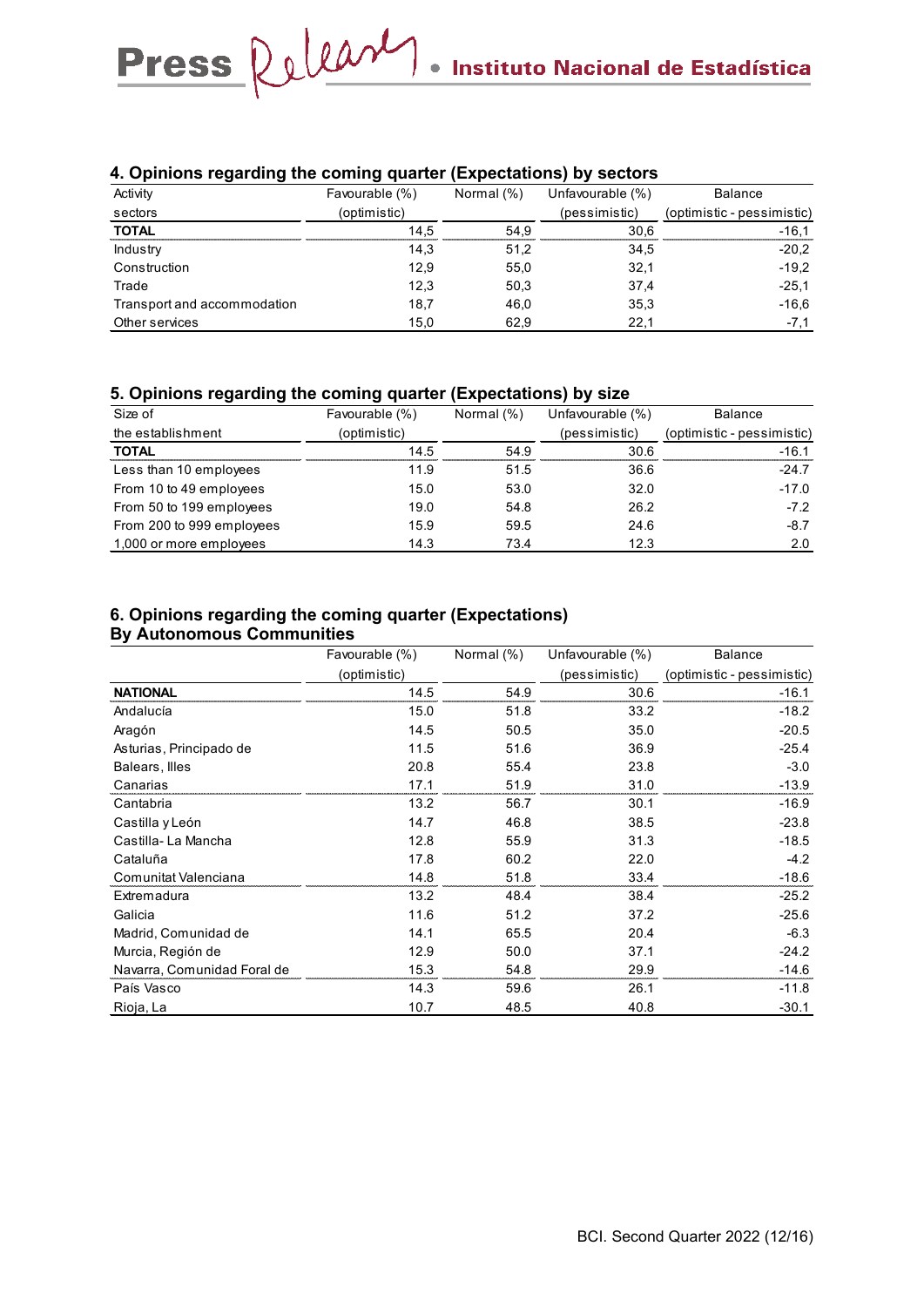### **7. Opinions regarding the last quarter (Situation) by sectors**

| Activity                    | Favourable (%) | Normal (%) | Unfavourable (%) | <b>Balance</b>             |
|-----------------------------|----------------|------------|------------------|----------------------------|
| sectors                     | (optimistic)   |            | (pessimistic)    | (optimistic - pessimistic) |
| <b>TOTAL</b>                | 14.8           | 56.0       | 292              | -14.4                      |
| Industry                    | 17.1           | 52.7       | 30.2             | $-13.1$                    |
| Construction                | 14.8           | 59.2       | 26.0             | $-11.2$                    |
| Trade                       | 13.1           | 52.3       | 34.6             | $-21.5$                    |
| Transport and accommodation | 13.4           | 45.7       | 40.9             | $-27.5$                    |
| Other services              | 15.1           | 62.7       | 22.2             | $-7.1$                     |

### **8. Opinions regarding the last quarter (Situation) by size**

| Size of                   | Favourable (%) | Normal (%) | Unfavourable (%) | <b>Balance</b>             |
|---------------------------|----------------|------------|------------------|----------------------------|
| the establishment         | (optimistic)   |            | (pessimistic)    | (optimistic - pessimistic) |
| <b>TOTAL</b>              | 14.8           | 56.0       | 29.2             | $-14.4$                    |
| Less than 10 employees    | 10.6           | 52.2       | 37.2             | $-26.6$                    |
| From 10 to 49 employees   | 16.7           | 55.4       | 27.9             | $-11.2$                    |
| From 50 to 199 employees  | 19.7           | 55.6       | 24.7             | $-5.0$                     |
| From 200 to 999 employees | 16.7           | 60.9       | 22.4             | $-5.7$                     |
| 1,000 or more employees   | 16.6           | 71.7       | 11.7             | 4.9                        |

## **9. Opinions regarding the last quarter (Situation)**

### **by Autonomus Communities**

|                             | Favourable (%) | Normal (%) | Unfavourable (%) | <b>Balance</b>             |
|-----------------------------|----------------|------------|------------------|----------------------------|
|                             | (optimistic)   |            | (pessimistic)    | (optimistic - pessimistic) |
| <b>NATIONAL</b>             | 14.8           | 56.0       | 29.2             | $-14.4$                    |
| Andalucía                   | 15.2           | 52.1       | 32.7             | $-17.5$                    |
| Aragón                      | 13.8           | 55.3       | 30.9             | $-17.1$                    |
| Asturias, Principado de     | 14.9           | 51.5       | 33.6             | $-18.7$                    |
| Balears, Illes              | 12.4           | 55.4       | 32.2             | $-19.8$                    |
| Canarias                    | 20.0           | 53.3       | 26.7             | $-6.7$                     |
| Cantabria                   | 14.7           | 57.0       | 28.3             | $-13.6$                    |
| Castilla y León             | 14.3           | 48.0       | 37.7             | $-23.4$                    |
| Castilla-La Mancha          | 13.4           | 54.0       | 32.6             | $-19.2$                    |
| Cataluña                    | 18.4           | 60.2       | 21.4             | $-3.0$                     |
| Comunitat Valenciana        | 15.2           | 55.2       | 29.6             | $-14.4$                    |
| Extremadura                 | 10.7           | 54.0       | 35.3             | $-24.6$                    |
| Galicia                     | 10.6           | 53.7       | 35.7             | $-25.1$                    |
| Madrid, Comunidad de        | 14.7           | 64.6       | 20.7             | $-6.0$                     |
| Murcia, Región de           | 15.3           | 56.1       | 28.6             | $-13.3$                    |
| Navarra, Comunidad Foral de | 16.9           | 52.9       | 30.2             | $-13.3$                    |
| País Vasco                  | 15.3           | 56.7       | 28.0             | $-12.7$                    |
| Rioja, La                   | 11.5           | 53.6       | 34.9             | $-23.4$                    |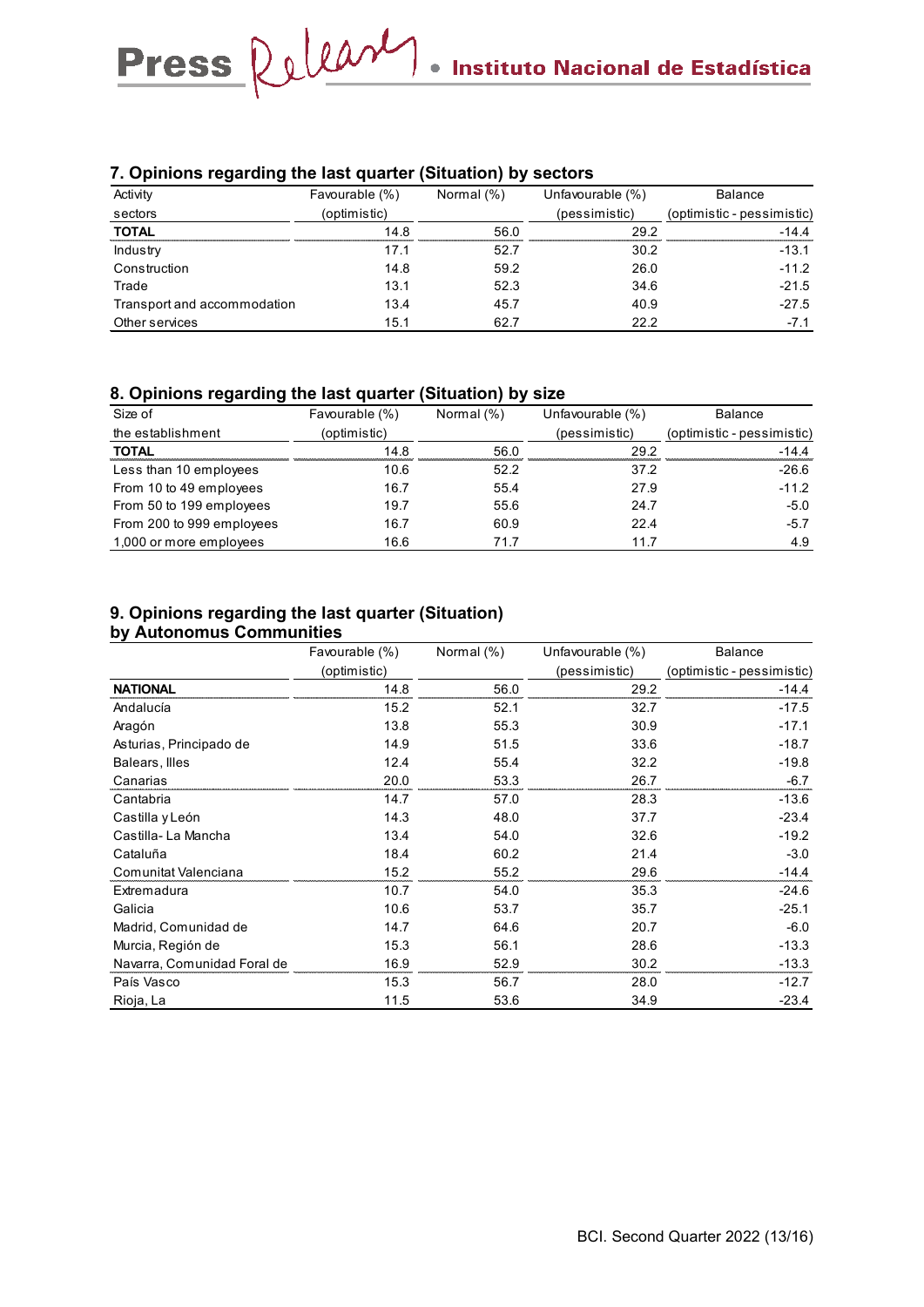### **10. Employment. Opinions with regard to the quarter that is beginning by sectors**

| Activity                    | It will increase | It will remain | It will decrease | Balance               |
|-----------------------------|------------------|----------------|------------------|-----------------------|
| Sectors                     |                  | the same       |                  | (increase - decrease) |
| <b>TOTAL</b>                | 9.8              | 76.9           | 13.3             | $-3.5$                |
| Industry                    | 8.1              | 76.9           | 15.0             | $-6.9$                |
| Construction                | 7.3              | 73.9           | 18.8             | $-11.5$               |
| Trade                       | 6.7              | 79.4           | 13.9             | $-72$                 |
| Transport and accommodation | 16.4             | 71.3           | 12.3             | 4.1                   |
| Other services              | 10.9             | 78.6           | 10.5             | 0.4                   |

### **11. Employment. Opinions with regard to the quarter that is beginning by size**

| Size of                   | It will increase | It will remain | It will decrease | <b>Balance</b>        |
|---------------------------|------------------|----------------|------------------|-----------------------|
| the establishment         |                  | the same       |                  | (increase - decrease) |
| <b>TOTAL</b>              | 98               | 76.9           | 13.3             | $-3.5$                |
| Less than 10 employees    | 5.4              | 82.4           | 12.2             | $-6.8$                |
| From 10 to 49 employees   | 10.6             | 76.0           | 13.4             | $-2.8$                |
| From 50 to 199 employees  | 16.1             | 67.8           | 16.1             | 0.0                   |
| From 200 to 999 employees | 13.6             | 71.8           | 14.6             | $-1.0$                |
| 1,000 or more employees   | 9.8              | 79.9           | 10.3             | $-0.5$                |

### **12. Employment. Opinions with regard to the quarter that has ended by sectors**

| . .<br>Activity             | It will increase | It will remain | It will decrease | <b>Balance</b>        |
|-----------------------------|------------------|----------------|------------------|-----------------------|
| Sectors                     |                  | the same       |                  | (increase - decrease) |
| <b>TOTAL</b>                | 10.6             | 75.1           | 14.3             | $-3.7$                |
| Industry                    | 12.5             | 73.5           | 14.0             | $-1.5$                |
| Construction                | 11.9             | 72.6           | 15.5             | $-3.6$                |
| Trade                       | 8.6              | 76.8           | 14.6             | $-6.0$                |
| Transport and accommodation | 10.7             | 74.0           | 15.3             | $-4.6$                |
| Other services              | 10.2             | 76.2           | 13.6             | $-3.4$                |

### **13. Employment. Opinions with regard to the quarter that has ended by size**

| Size of                   | It will increase | It will remain | It will decrease | Balance               |
|---------------------------|------------------|----------------|------------------|-----------------------|
| the establishment         |                  | the same       |                  | (increase - decrease) |
| <b>TOTAL</b>              | 10 6             | 75 1           | 14.3             | $-3.7$                |
| Less than 10 employees    | 4.9              | 81.4           | 13.7             | $-8.8$                |
| From 10 to 49 employees   | 12.0             | 73.0           | 15.0             | $-3.0$                |
| From 50 to 199 employees  | 16.7             | 68.6           | 14.7             | 2.0                   |
| From 200 to 999 employees | 17.1             | 67.5           | 15.4             | 1.7                   |
| 1,000 or more employees   | 11.6             | 75.3           | 13.1             | $-1.5$                |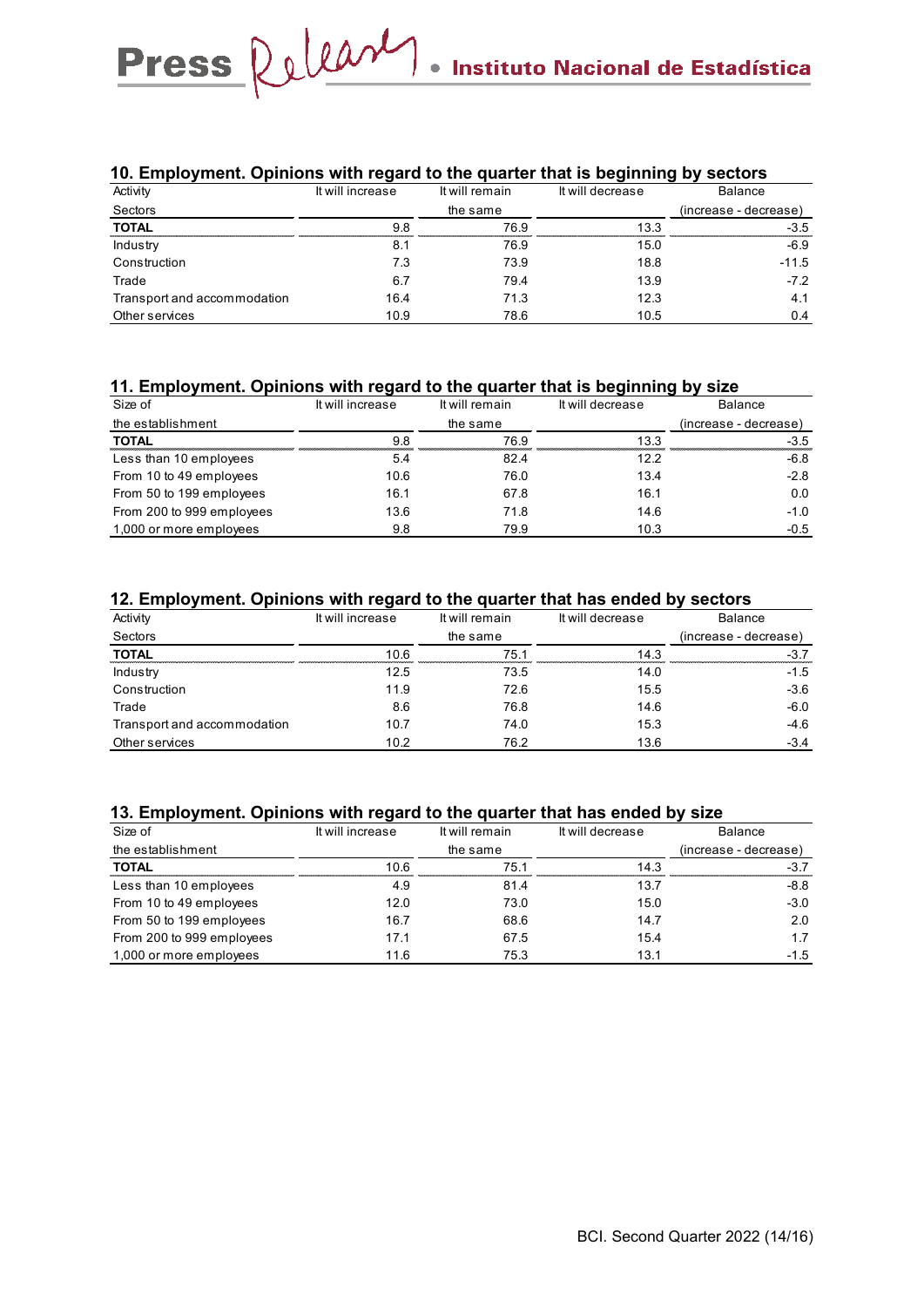### **14. Prices. Opinions with regard to the quarter that is beginning by sectors**

| Activity                    | It will increase | It will remain | It will decrease | <b>Balance</b>        |
|-----------------------------|------------------|----------------|------------------|-----------------------|
| Sectors                     |                  | the same       |                  | (increase - decrease) |
| <b>TOTAL</b>                | 37.5             | 57.3           | 52               | 32.3                  |
| Industry                    | 49,1             | 47,4           | 3,5              | 45,6                  |
| Construction                | 46.2             | 46,7           |                  | 39,1                  |
| Trade                       | 50,1             | 44,5           | 5,4              | 44,7                  |
| Transport and accommodation | 37,9             | 57,3           | 4,8              | 33,1                  |
| Other services              | 20,7             | 73,9           | 5,4              | 15,3                  |

#### **15. Prices. Opinions with regard to the quarter that is beginning by size**

| Size of                   | It will increase | It will remain | It will decrease | Balance               |
|---------------------------|------------------|----------------|------------------|-----------------------|
| the establishment         |                  | the same       |                  | (increase - decrease) |
| <b>TOTAL</b>              | 37.5             | 57.3           | 52               | 32.3                  |
| Less than 10 employees    | 38.2             | 54.8           | 7.0              | 31.2                  |
| From 10 to 49 employees   | 44.1             | 52.4           | 3.5              | 40.6                  |
| From 50 to 199 employees  | 36.1             | 59.3           | 4.6              | 31.5                  |
| From 200 to 999 employees | 33.9             | 61.3           | 4.8              | 29.1                  |
| 1,000 or more employees   | 19.4             | 77.5           | 3.1              | 16.3                  |

### **16. Prices. Opinions with regard to the quarter that has ended by sectors**

| Activity                    | It will increase | It will remain | It will decrease | Balance               |
|-----------------------------|------------------|----------------|------------------|-----------------------|
| Sectors                     |                  | the same       |                  | (increase - decrease) |
| <b>TOTAL</b>                | 39.2             | 54.8           | 6.0              | 33,2                  |
| Industry                    | 52,4             | 44,1           | 3,5              | 48,9                  |
| Construction                | 41,4             | 51,3           | 7,3              | 34,1                  |
| Trade                       | 52,8             | 40,5           | 6,7              | 46,1                  |
| Transport and accommodation | 31,9             | 60,8           | 7,3              | 24,6                  |
| Other services              | 25.8             | 68.1           | 6.1              | 19,7                  |

#### **17. Prices. Opinions with regard to the quarter that has ended by size**

| Size of                   | It will increase | It will remain | It will decrease | <b>Balance</b>        |
|---------------------------|------------------|----------------|------------------|-----------------------|
| the establishment         |                  | the same       |                  | (increase - decrease) |
| <b>TOTAL</b>              | 39.2             | 54.8           | 6.0              | 33.2                  |
| Less than 10 employees    | 37.1             | 55.0           | 7.9              | 29.2                  |
| From 10 to 49 employees   | 46.6             | 48.4           | 5.0              | 41.6                  |
| From 50 to 199 employees  | 38.4             | 56.1           | 5.5              | 32.9                  |
| From 200 to 999 employees | 37.8             | 57.4           | 4.8              | 33.0                  |
| 1,000 or more employees   | 28.4             | 68.7           | 2.9              | 25.5                  |